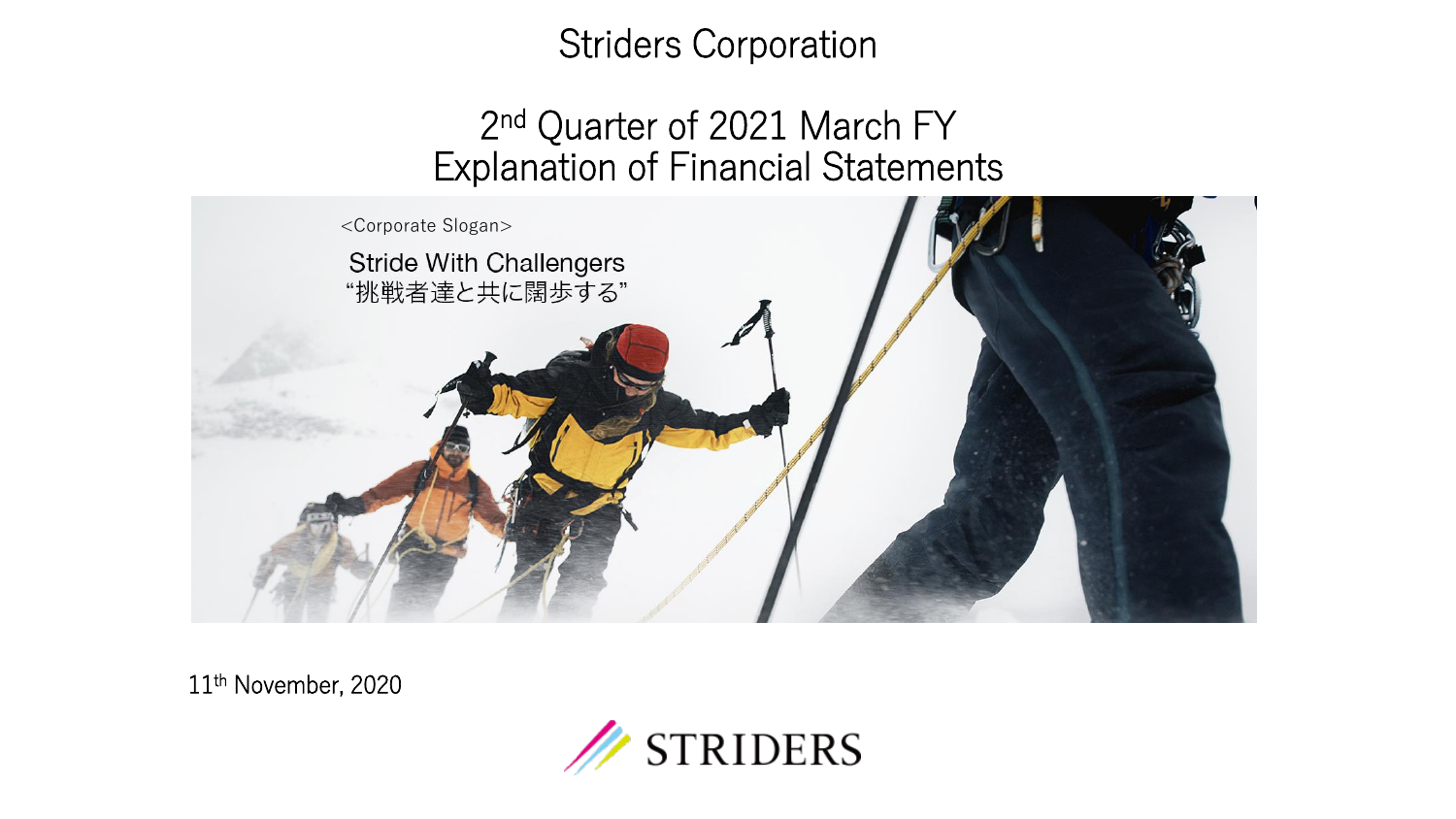# 1. Highlights of the Financial Results of Q2 of 2021 March FY

- $\checkmark$  Revenue increased 8.5% YoY to 5,941 million JPY,
- $\checkmark$  Recorded net income of 82 million JPY (returned to profitability from Q1).
- ✓ Revenue from the real estate segment was strong and revenue from other segments declined due to the effects of COVID-19 pandemic.
- ✓ Partnership with Indogen Capital (Indonesia) and investment into the Southeast Asia's largest esports company

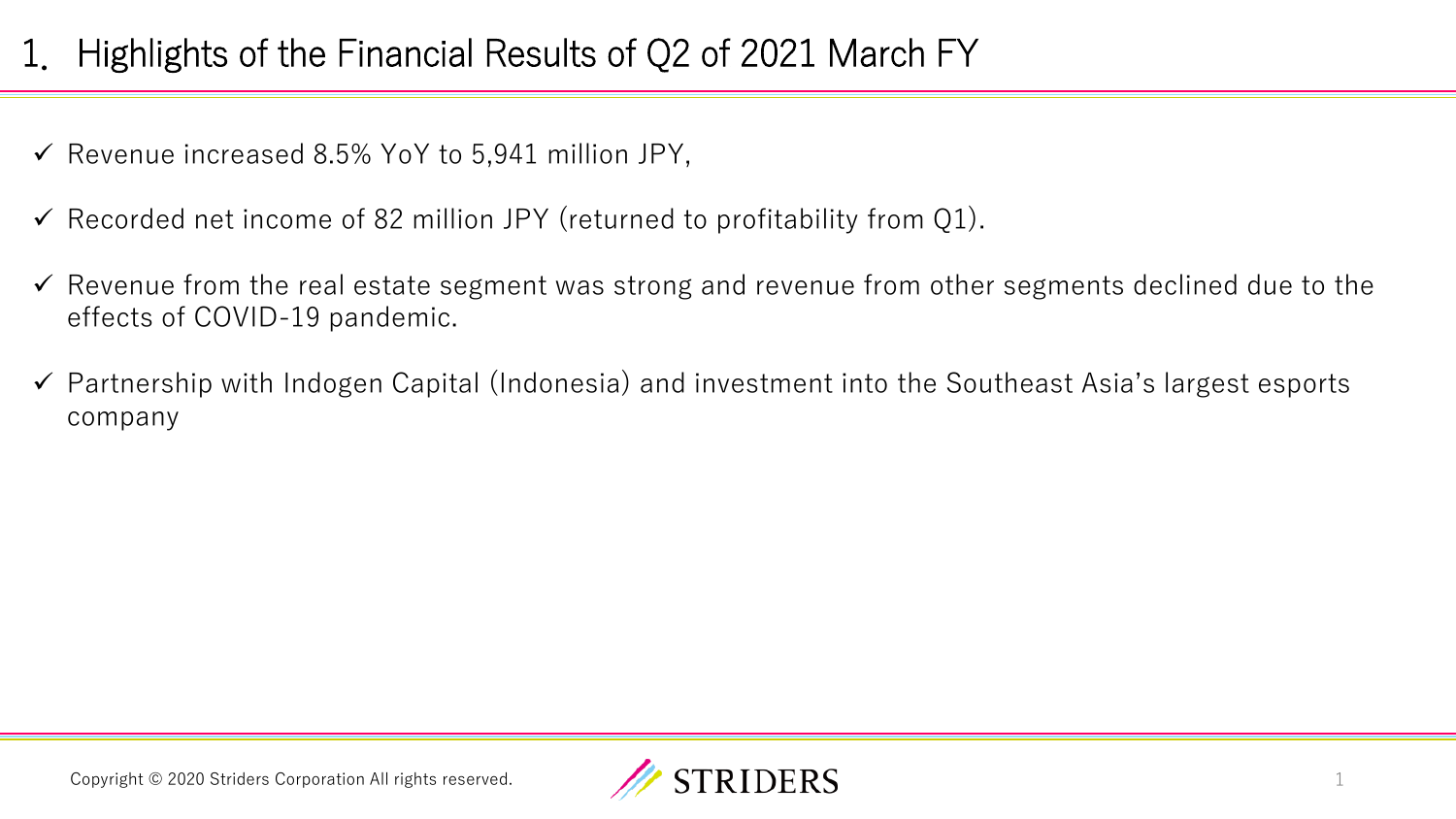## 2.2021 March FY Full Year Performance & Dividend Forecast

✓ Revenue and net profit are expected to decrease due to the impacts from COVID-19.

| (in million JPY)                                              | 2021 March - Full Year<br><b>Forecast</b> | YoY        |
|---------------------------------------------------------------|-------------------------------------------|------------|
| Revenue                                                       | 11,000                                    | $(17.1\%)$ |
| Operating Income                                              | 105                                       | $(59.0\%)$ |
| Ordinary Income                                               | 150                                       | $(40.9\%)$ |
| Net Income<br>(Net Income attributable to the parent company) | 110                                       | $(27.2\%)$ |

✓ Dividend forecast remains unchanged from the previous fiscal year, and share buybacks are also continuously considered

| (JPY)                        | 2021.3<br>Interim | 2021.3<br><b>Final</b> | <b>Total</b> | YoY     |
|------------------------------|-------------------|------------------------|--------------|---------|
| Annual dividend per<br>share |                   | 3.00                   | 3.00         | $\pm 0$ |

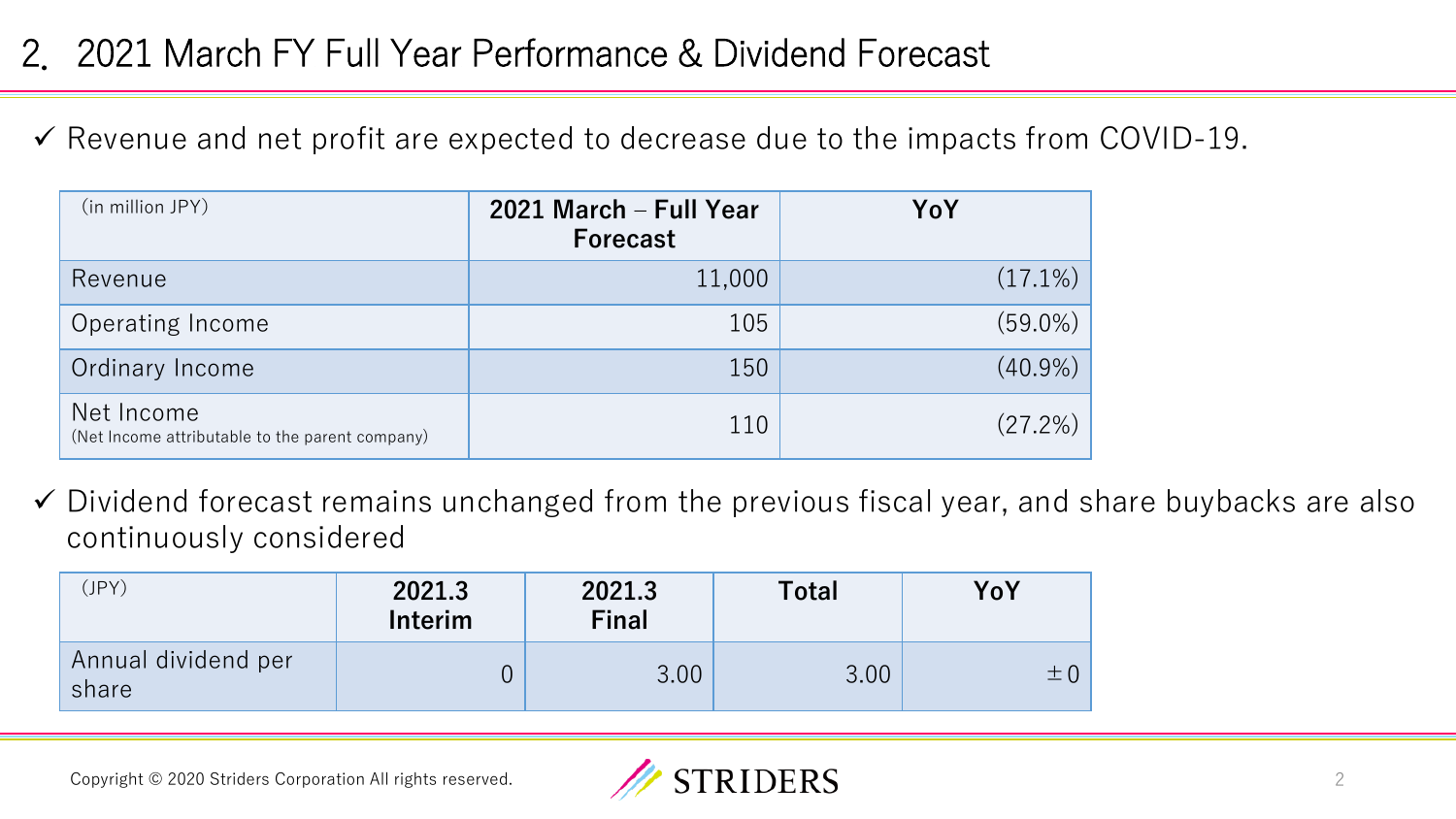### 3. 2021 March FY – Q2 Summary of Consolidated Financials  $\sim$  Income Statement $\sim$

| (in millions JPY)                                         | 2019.3 2Q | 2020.3 2Q | 2021.3 2Q | YoY        |
|-----------------------------------------------------------|-----------|-----------|-----------|------------|
| Revenue                                                   | 4,561     | 5,475     | 5,941     | $+8.5%$    |
| Operating Income                                          | 139       | 196       | 110       | $(43.8\%)$ |
| Ordinary Income                                           | 149       | 202       | 157       | (22.5%)    |
| Income Tax                                                | 43        | 47        | 58        | $+23.4%$   |
| Net Income<br>(Net Income attributable to parent company) | 99        | 145       | 82        | (42.8%)    |
| ROE (Annualized)                                          | 9.4%      | 13.4%     | $7.6\%$   | (5.8)      |



Copyright © 2020 Striders Corporation All rights reserved.

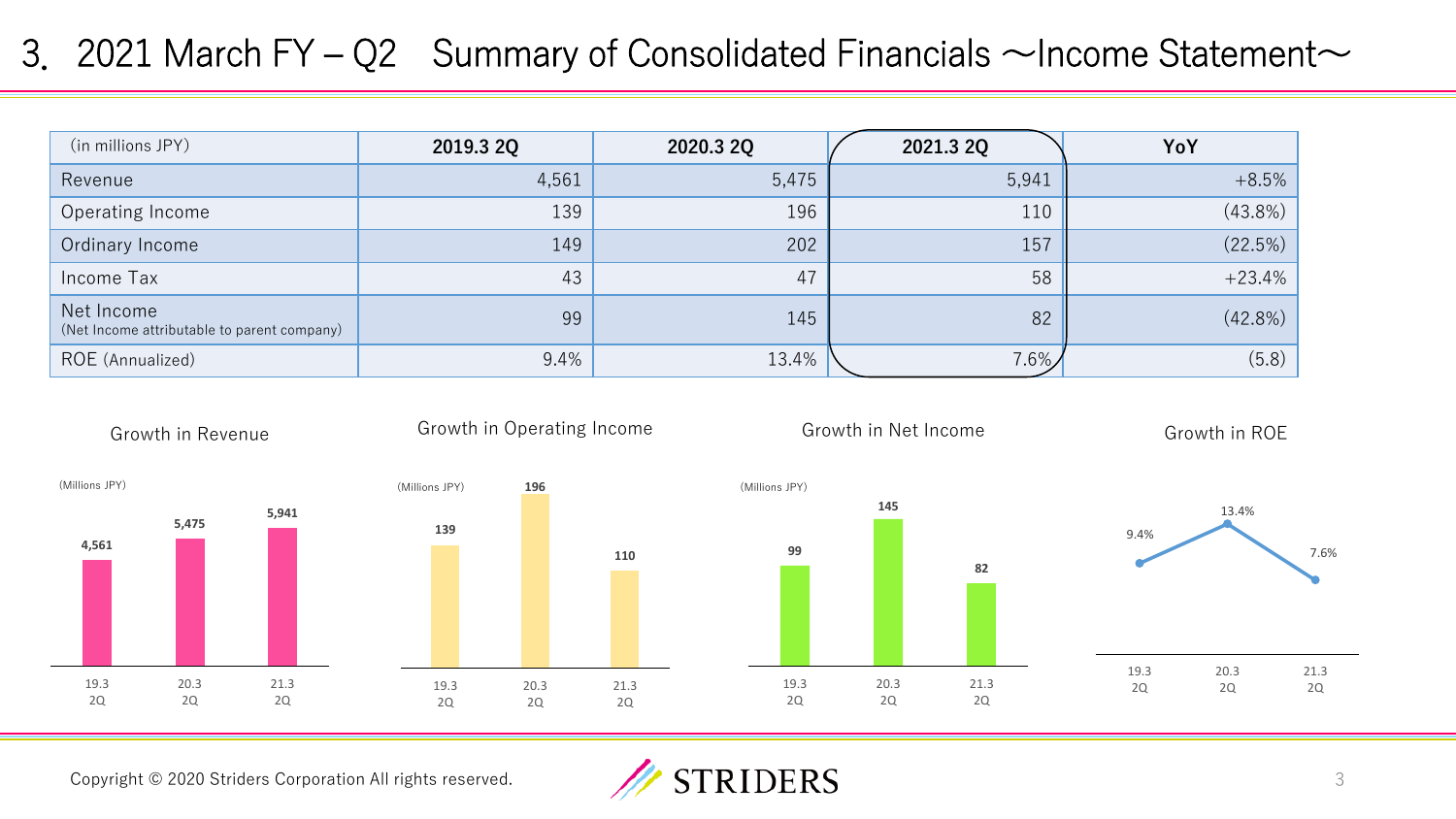### 4. 2021 March FY – Q2 Summary of Consolidated Financials  $\sim$ Statement of Financial Position & Cash Flow Statement $\sim$

・Statement of Financial Position

| (millions JPY)                        | 2019.3 | 2020.3 | 2021.3 2Q | YoY     |                |
|---------------------------------------|--------|--------|-----------|---------|----------------|
| <b>Total Assets</b>                   | 4,655  | 5,000  | 5,318     | $+318$  | 44.5%          |
| <b>Current Assets</b>                 | 2,630  | 2,927  | 3,299     | $+372$  |                |
| Cash and deposits                     | 2,024  | 2,200  | 2,593     | $+393$  |                |
| Inventory                             | 176    | 297    | 260       | $-37$   |                |
| Non-current Assets                    | 2,024  | 2,073  | 2,018     | $-55$   |                |
| Property, plant and equipment         | 1,390  | 1,383  | 1,362     | $-21$   | 19.3           |
| Intangible Assets                     | 204    | 183    | 170       | $-13$   |                |
| <b>Investments and Other Assets</b>   | 430    | 506    | 485       | $-21$   | $\cdot$ Cash F |
| <b>Investment Securities</b>          | 245    | 303    | 153       | $-150$  | (Millic        |
| Shares of subsidiaries and associates | 84     | 81     | 206       | $+125$  | Cash F         |
| <b>Total Labilities</b>               | 2,567  | 2,866  | 3,118     | 252     | Cash F         |
| Interest Bearing Liabilities (Note 1) | 1,233  | 1,366  | 1,779     | $+413$  | Cash F         |
| <b>Total Net Assets</b>               | 2,087  | 2,133  | 2,199     | $+66$   | Change         |
| Equity Ratio (Note 2)                 | 44.5%  | 41.9%  | 40.4%     | $-1.5$  | Openin         |
| Debt to Equity Ratio                  | 0.59   | 0.64   | 0.80      | $+0.16$ | Closing        |



Note 1; Interest-bearing debt: short-term debt, corporate bonds due within a year, long-term debt due within a year, corporate bonds, long-term debt Note 2: Equity ratio: (total shareholders' equity + total accumulated other comprehensive income) / total liabilities and net assets

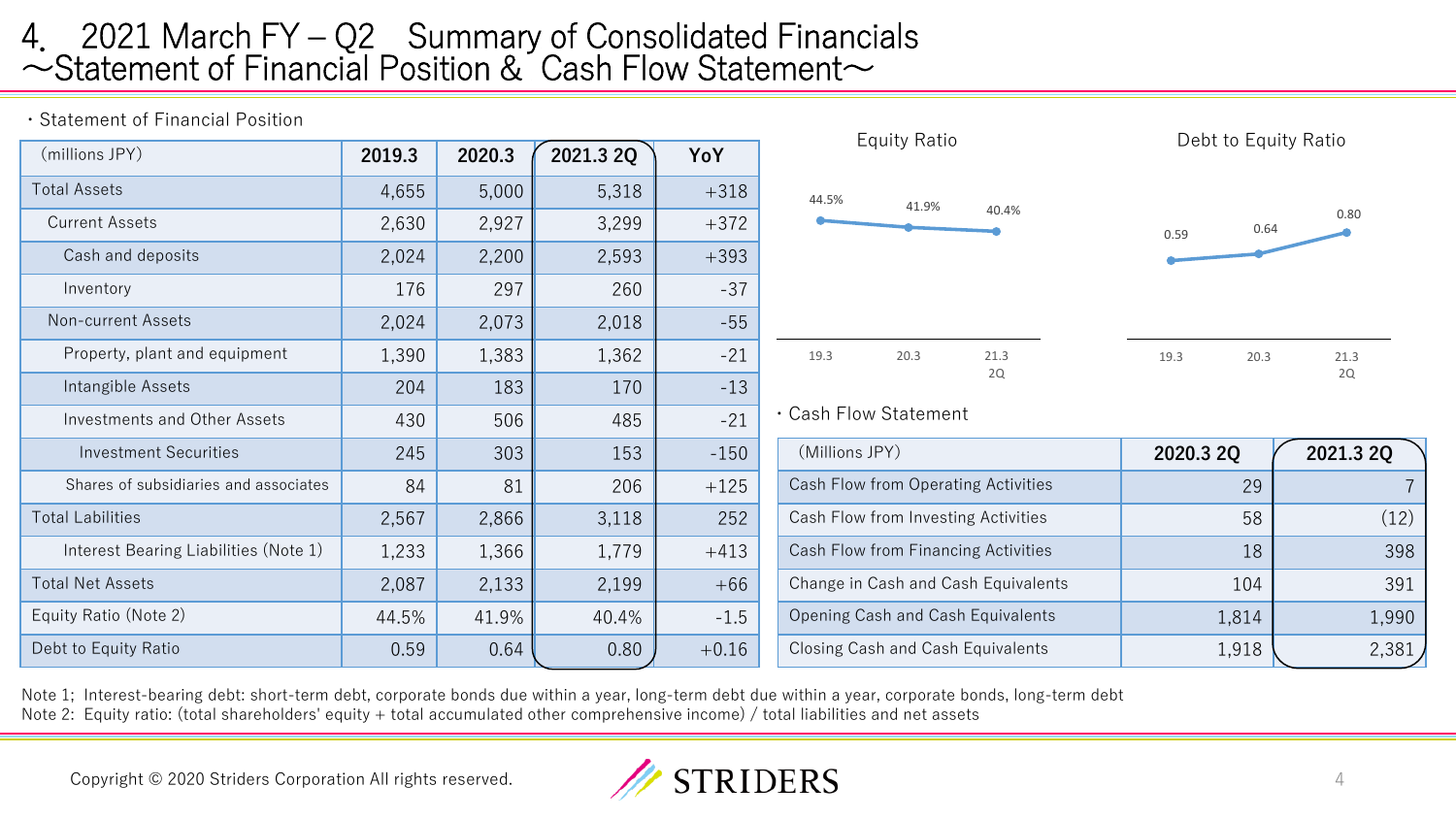### 5. 2021 March  $FY - Q2$  Summary of Consolidated Financials  $\sim$  Overall Segment Performance

- $\checkmark$  Real estate segment remained strong amid the COVID-19 pandemic
- ✓ Hotels segment faced negative impacts from the COVID-19 pandemic and as a result both revenue & profits decreased significantly.



※Regarding segment figures, from the end of the previous consolidated fiscal year, in order to more appropriately evaluate and manage the performance of each reporting segment, we have reviewed the adjustment method for inter-segment transactions and changed the calculation method for profits for business segments.

In addition, only the figures for the 2Q of the fiscal year ending March 31, 2019 in P.  $5 \sim 12$  of this document are those created by the calculation method before the change. The operating income of each segment is disclosed as segment income.

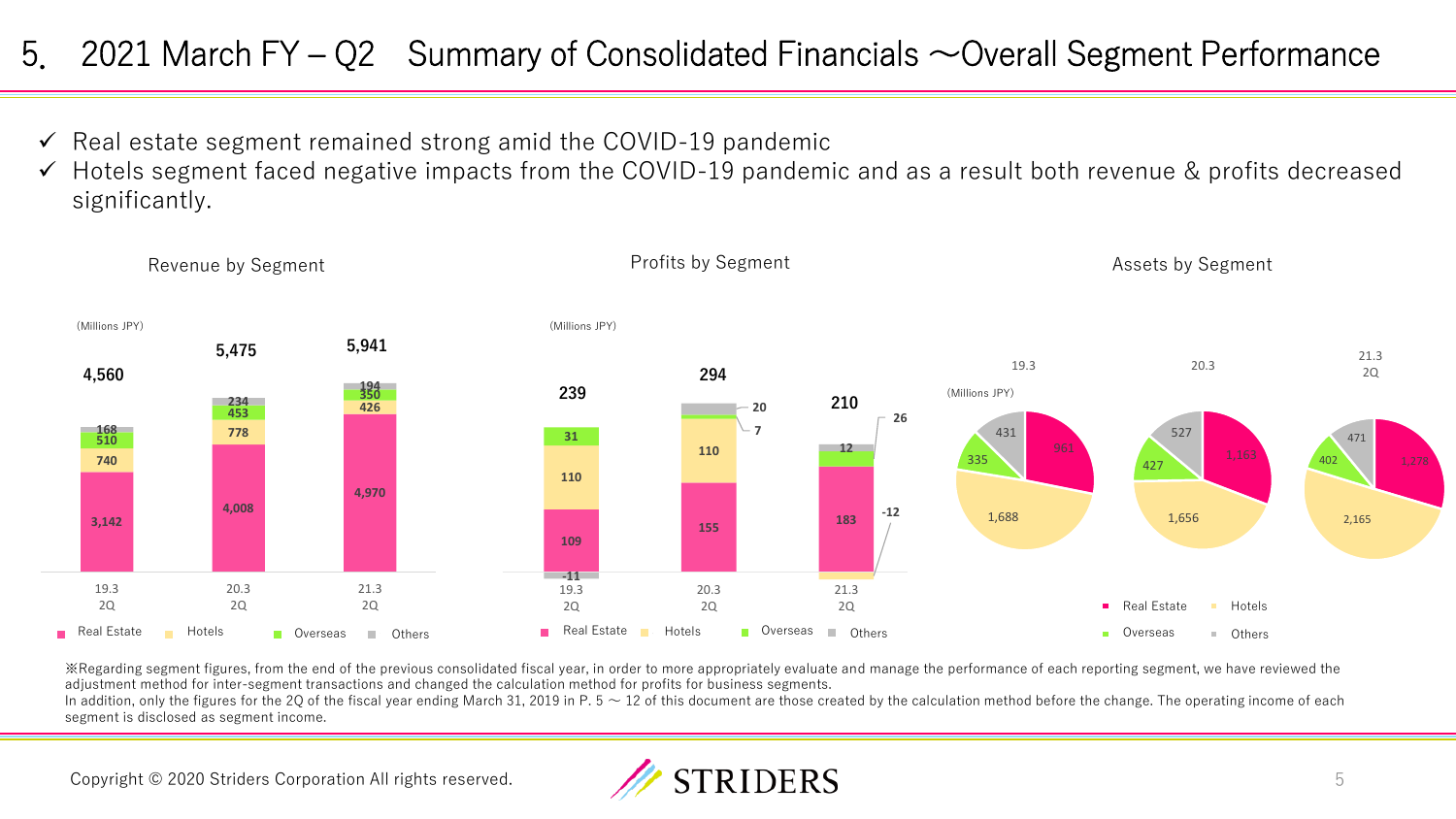## 6. 2021 March FY – Q2 Overview by Segment  $\sim$  Real Estate Segment  $\textcircled{1}\sim$

Business activities: Residence business (leasing, rental management, condominium building management), real estate sales Subsidiaries:Trust Advisers Corporation、Tokyo Apartment Guarantee Corporation

| Segment Revenue 4,970 Million JPY | $(Y_0Y + 24.0\%)$                 | $\checkmark$<br>$\checkmark$ | The number of units managed under residence business remained<br>high<br>The number of deals under the real estate buying & selling has                                                                              |
|-----------------------------------|-----------------------------------|------------------------------|----------------------------------------------------------------------------------------------------------------------------------------------------------------------------------------------------------------------|
| <b>Segment Profit</b>             | 183 Million JPY<br>$(YoY+18.1\%)$ | $\checkmark$                 | increased and some deals, which were expected to be finalized in the<br>$2nd$ half of the FY, were completed during the $1st$ half of the year.<br>Renewal of rent contracts increased due to the COVID-19 pandemic. |









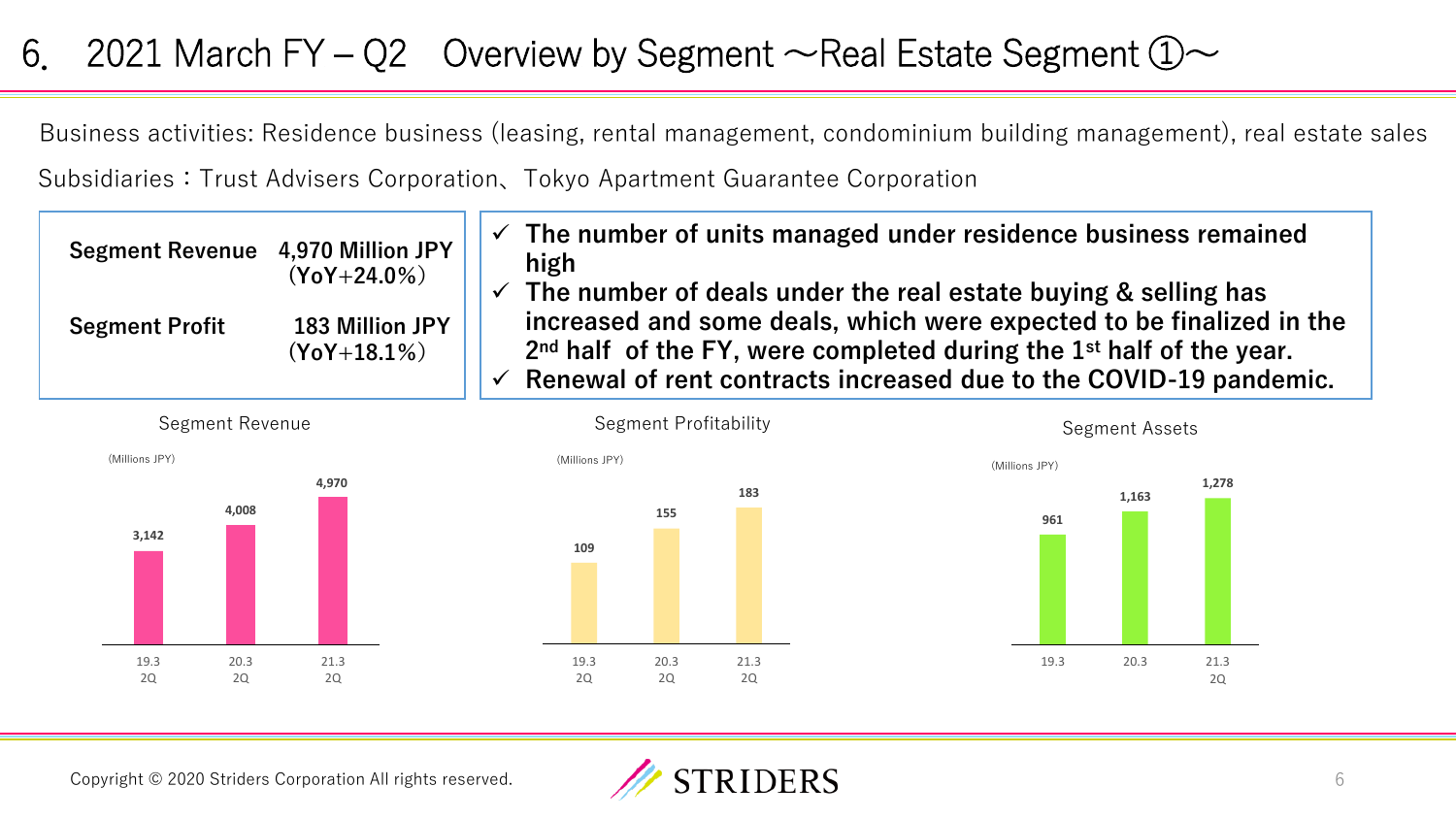## 6. 2021 March FY – Q2 Overview by Segment  $\sim$  Real Estate Segment  $\oslash \sim$

 $\checkmark$  The stable earning base in the real estate segment is the rental revenue from the residence business

 $\rightarrow$ Acquisition of properties from owners under leasing and renting those properties to tenants. A part of the rent revenue from the tenants will be paid to the owners.

### Rental Business Model (Example)









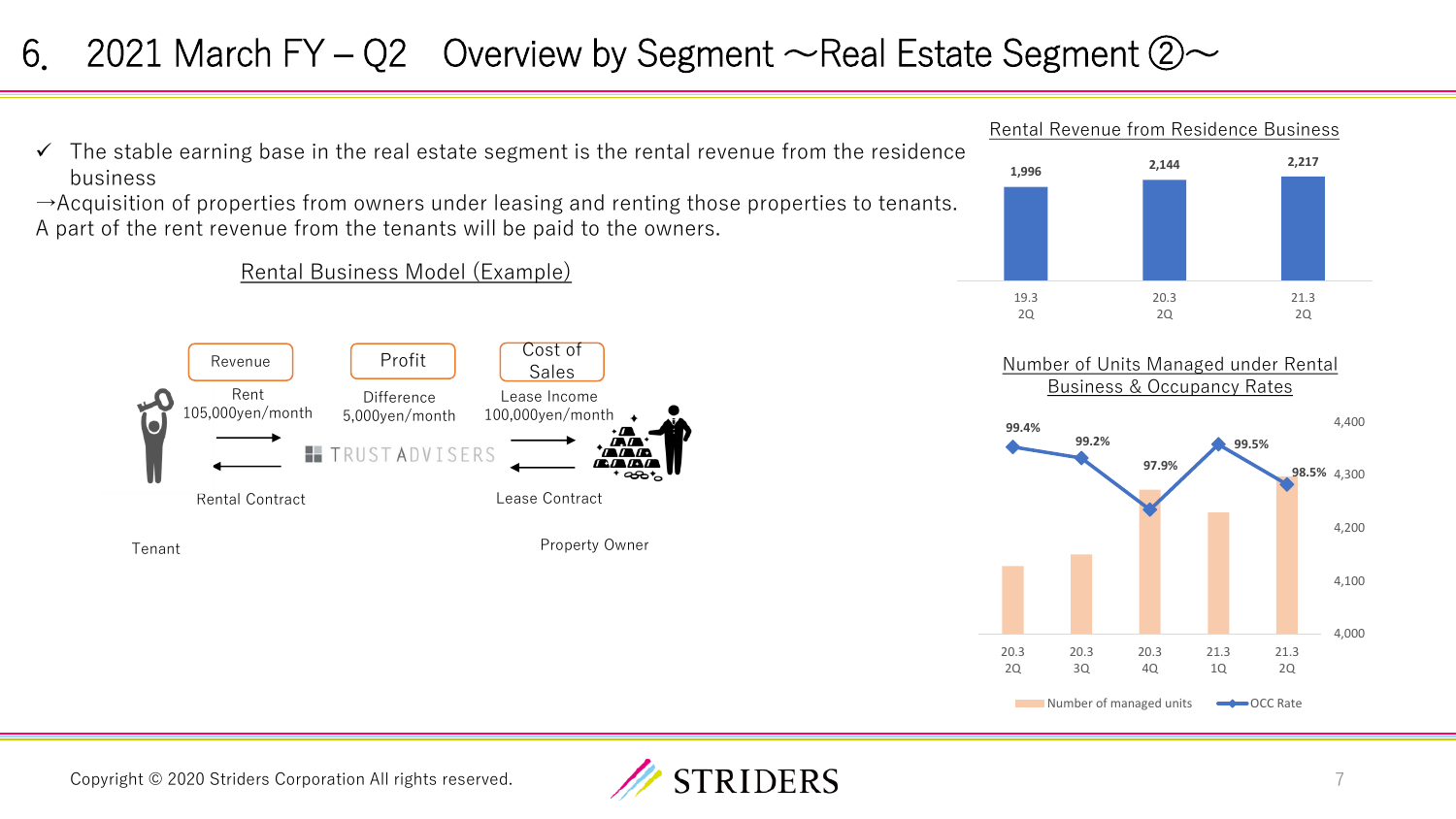# 7. 2021 March FY – Q2 Overview by Segment  $\sim$  Hotel Segment  $\mathbb{O}$   $\sim$

Business Description: Ownership and operation of hotels

Subsidiaries: Narita Gateway Hotel, Kurashiki Royal Art Hotel, Global Holdings Corporation

| <b>Segment Revenue 426 Millions JPY</b><br>$(Y_0Y - 45.2\%)$            | Narita Gateway Hotel accepts asymptomatic and mildly ill people infected with<br>COVID-19 (continued during Q2 and scheduled to continue till March 2021)                                                                        |
|-------------------------------------------------------------------------|----------------------------------------------------------------------------------------------------------------------------------------------------------------------------------------------------------------------------------|
| -12 Millions JPY<br><b>Segment Profit</b><br>$(YoY + 110$ Millions JPY) | Kurashiki Royal Art Hotel has been on a recovery trend since September due to<br>measures such as "Go To Travel Campaign". On an ordinary income basis, including<br>subsidies, the company returned to profitability during Q2. |





**2,165** 

2Q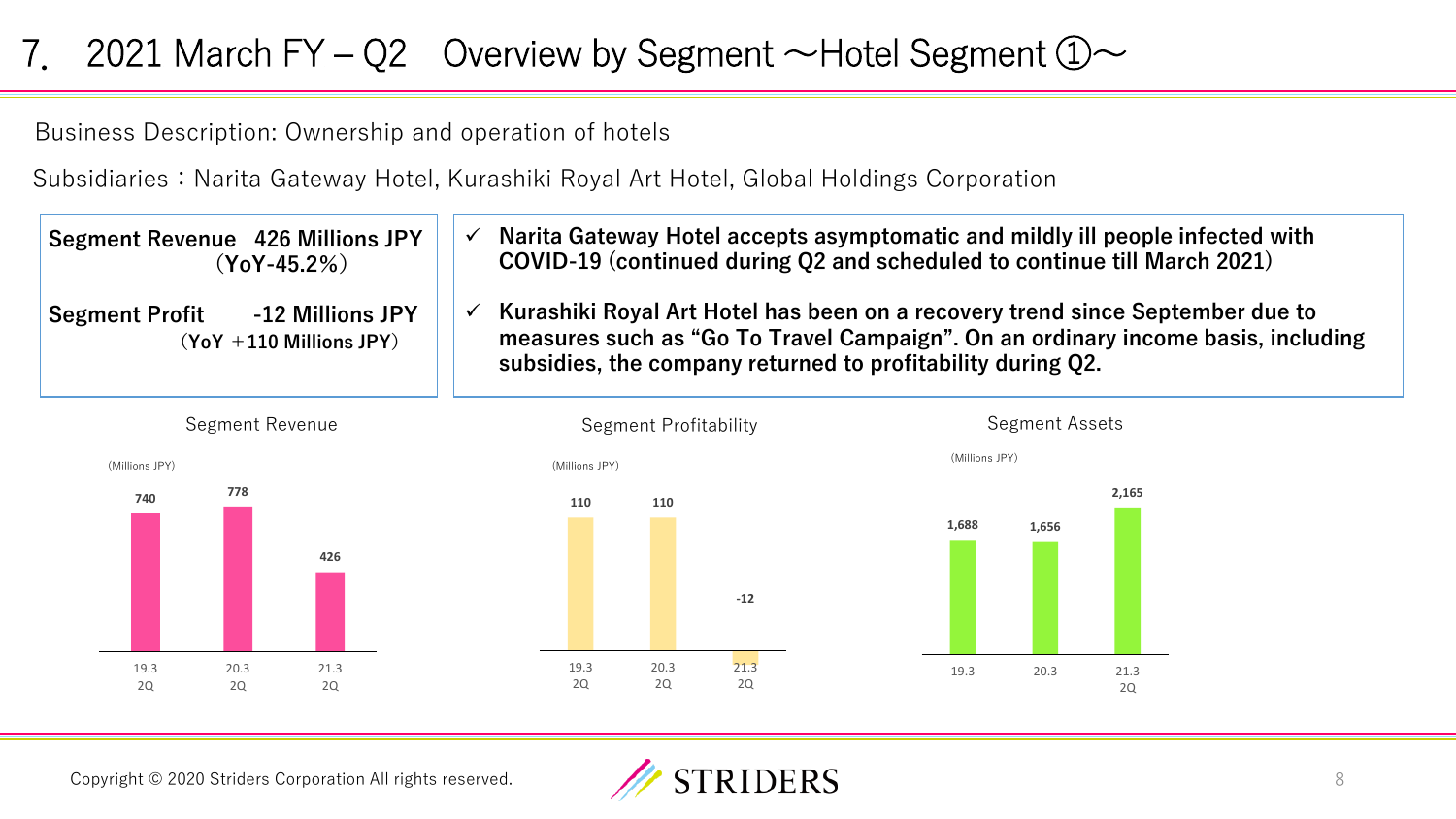# 7. 2021 March FY – Q2 Overview by Segment  $\sim$  Hotel Segment  $\oslash \sim$







■ Number of Rooms: 307

- **□** Japanese travelers who use Narita Airport & in-bound travelers are the target market
- Annual In-bound guests (Pre-COVID): More than 70.000

・ Since April 2020, it has been rented out to Chiba Prefectural Government as a facility for mild and asymptomatic people with new coronavirus infection (scheduled until the end of March 2021).





■ Number of Rooms: 71

■ 2 minutes walk from the tourist hot spot, Bikan Historical area. Renovated the rice brewery of cultural property, "Ohashi House", built in 1796, into a French restaurant.

・Amid the COVID-19 pandemic, the hotel is being used as a venue for webinars, which is a new source of business. The hotel is to become profitable in terms of operating income during the month of October.

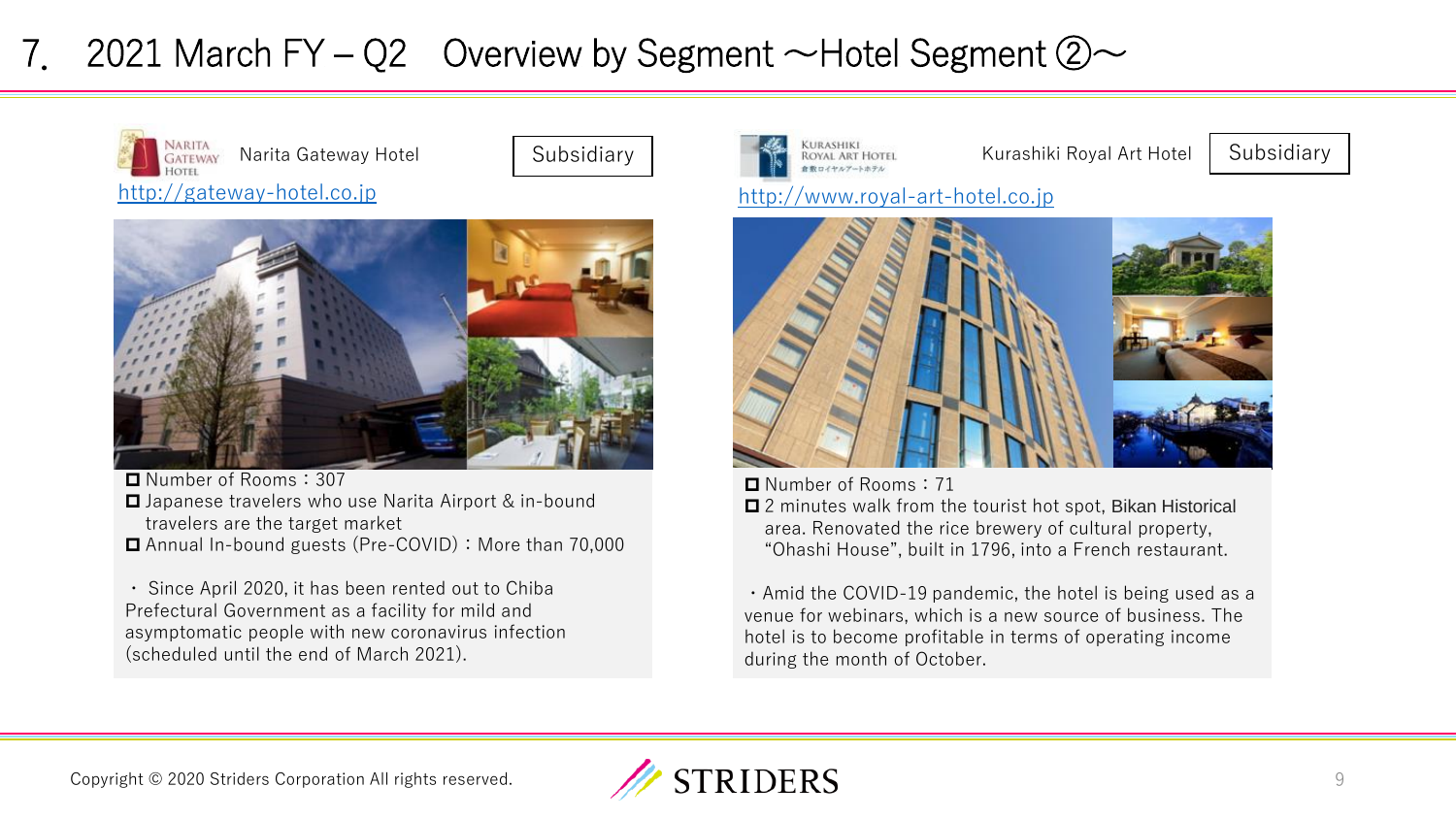### 8. 2021 March FY – Q2 Overview by Segment  $\sim$  Overseas Segment  $\textcircled{1}\sim$

Business Description: Advertising Agency Business in Indonesia, Investment Business in Asia

Subsidiary: PT. Citra Surya Komunikasi (Indonesia)、Striders Global Investment Pte. Ltd (Singapore)

| <b>Segment Revenue</b> 350 Millions JPY | $(YoY-22.8%)$                            | The revenue of the advertising agency in Indonesia decreased due to<br>COVID-19 pandemic (Q2 refers to the period from January to June) & profits increased<br>due to the cost controlling measures             |
|-----------------------------------------|------------------------------------------|-----------------------------------------------------------------------------------------------------------------------------------------------------------------------------------------------------------------|
| <b>Segment Profit</b>                   | <b>26 Millions JPY</b><br>$(YoT+238.6%)$ | $\checkmark$ Under the investment business, a partnership agreement was signed with $\checkmark$<br>Indonesia's Indogen Capital & an investment was made into the<br>Southeast Asia's largest e-sports company. |



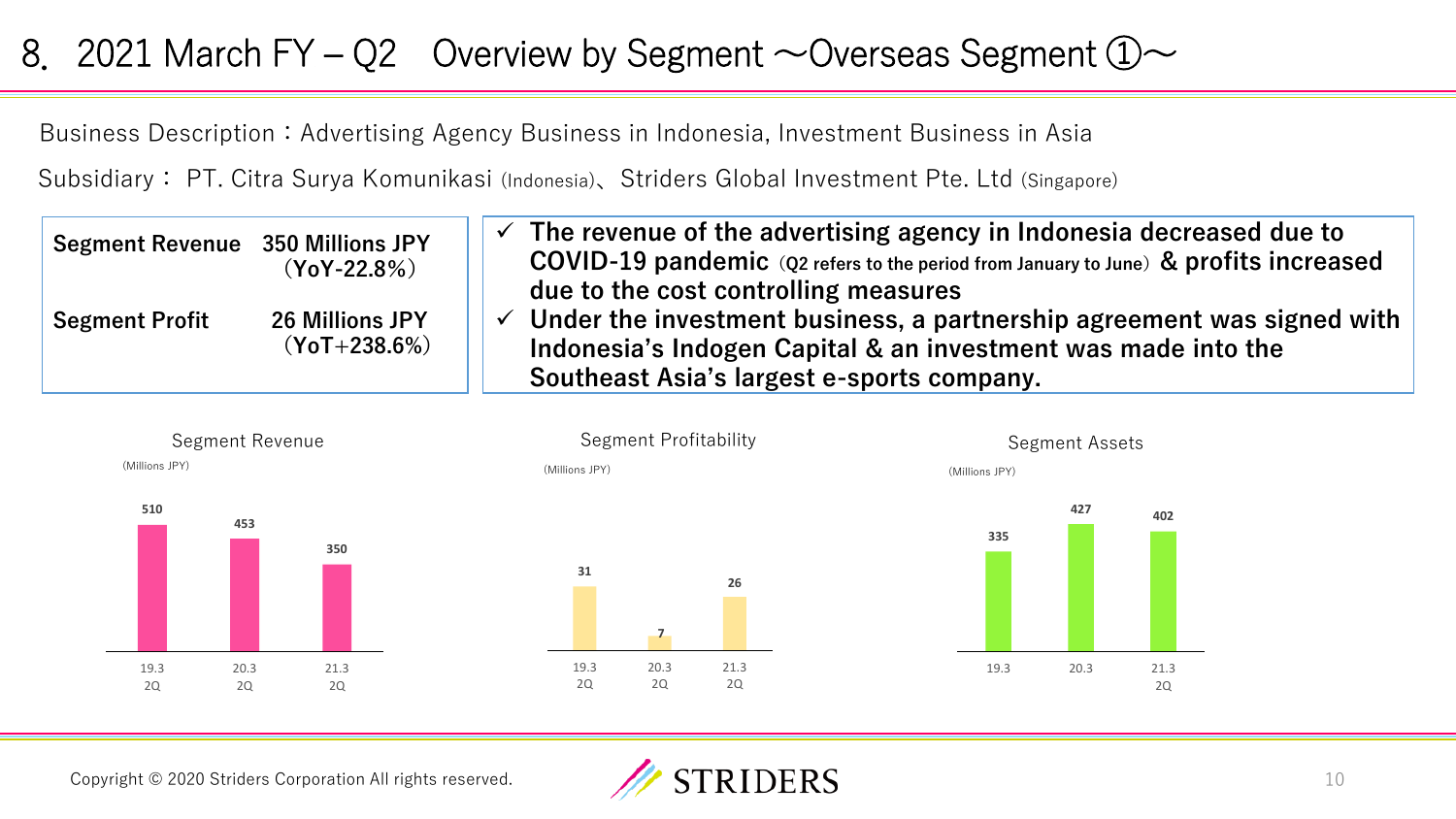## 8. 2021 March FY – Q2 Overview by Segment  $\sim$  Overseas Segment  $\oslash \sim$



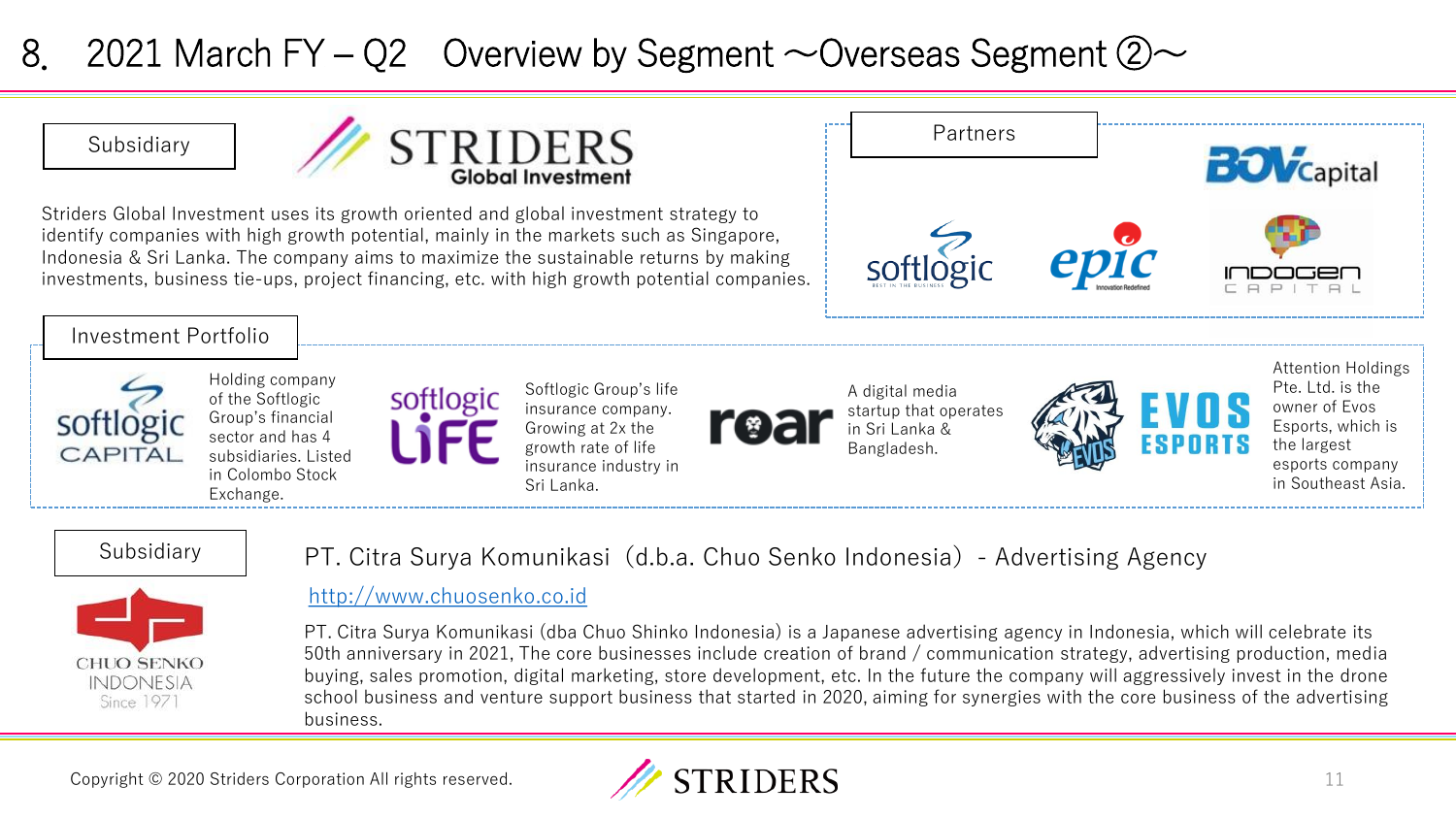### 9. 2021 March FY – Q2 Overview by Segment  $\sim$  Others  $\textcircled{1}\sim$

Business Description : Development & Sale of In-vehicle Terminal Systems, M&A Consulting, Domestic Investment Business, etc.

Subsidiaries: Mobilelink Inc., M&A Global Partners Co, Ltd., Y. K. Masuda Seimen, etc. 【Affiliates accounted for using equity method】 MIRAI Intellectual Property and Technology Research Center Co.,Ltd**.**, Amagasa Co. Ltd.

| <b>Segment Revenue</b> | <b>194 Millions JPY</b><br>$(YoY - 17.2\%)$ | Revenue and profits of Mobilelink and Masuda Seimen decreased due to<br>the impacts from COVID-19 pandemic.<br>MIRAI & Amagasa have recorded losses (23 million JPY in cumulative      |
|------------------------|---------------------------------------------|----------------------------------------------------------------------------------------------------------------------------------------------------------------------------------------|
| <b>Segment Profit</b>  | <b>12 Millions JPY</b><br>$(YoY - 38.5%)$   | losses up to $Q2^{**}$ apart from segment profit recorded.<br>(**Equity Method Investment loss: 24 Million JPY, Profit on Change in equity: 1.4 million JPY = Total<br>23 Million JPY) |



Copyright © 2020 Striders Corporation All rights reserved.

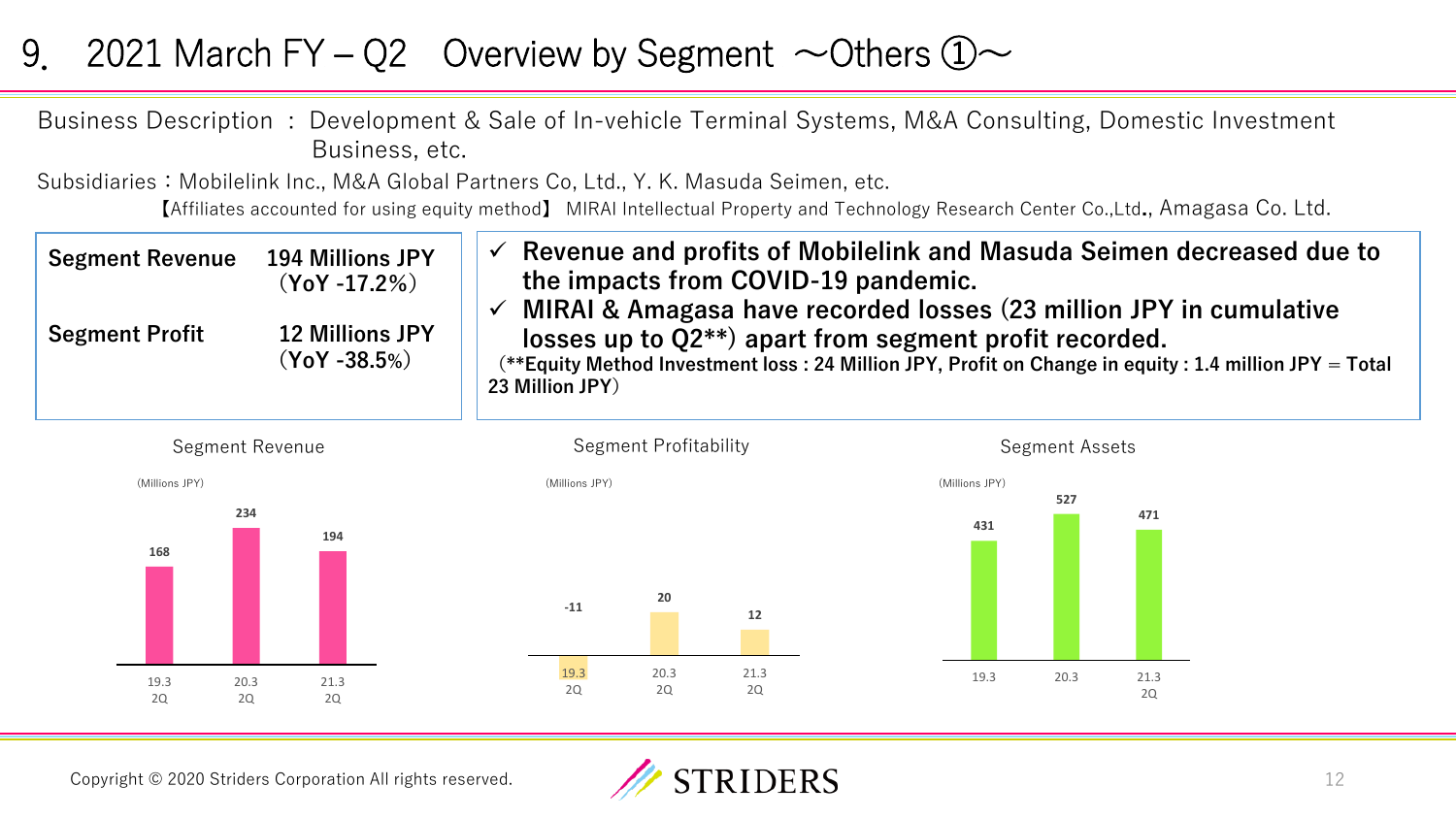## 9. 2021 March FY – Q2 Overview by Segment  $\sim$  Others  $\oslash \sim$

Subsidiaries



### [http://www.mobile-link.co.jp](http://www.mobile-link.co.jp/) [http://www.ma-gp.co.jp](http://www.ma-gp.co.jp/)

Mobile Link develops and sells built – in technology for vehicle operation and management.



Affiliates accounted for using equity method



Mobile Link Inc. M&A Global Partners Co, Ltd. Y.K. Masuda Seimen

M&A Global Partners specializes in corporate rehabilitation and restructuring, fund-raising support, and M&A consulting. The company also offers financial support for unlisted companies and provides consultations for corporate revival.

- Corporate revitalization: Establishment of business revitalization and reorganization schemes
- **□** M&A-related: Consulting services related to business partnerships, business and business transactions
- Fundraising support: Arrangement work for domestic and foreign financial institutions and investors, direct investment



Y.K. Masuda Seimen manufactures and sells Chinese noodles at their Yokosuka factory in Kanagawa Prefecture for about 100 customers in the Tokyo metropolitan area.





**THE SEANDARD** 





[https://mirai-iptrc.co.jp](https://mirai-iptrc.co.jp/) MIRAI IP and Technology Research Center Co., Ltd.

One of the nine "registered research institutions" in Japan that can conduct advanced technology research ordered by JPO.



Amagasa Co., Ltd.

[http://www.amagasa-co.com](http://www.amagasa-co.com/)

### [http://www.jelly-beansshop.com](http://www.jelly-beansshop.com/)

Offers stylish non – leather shoes to women in their twenties, through retail and wholesale sales channels such as EC and OEM.